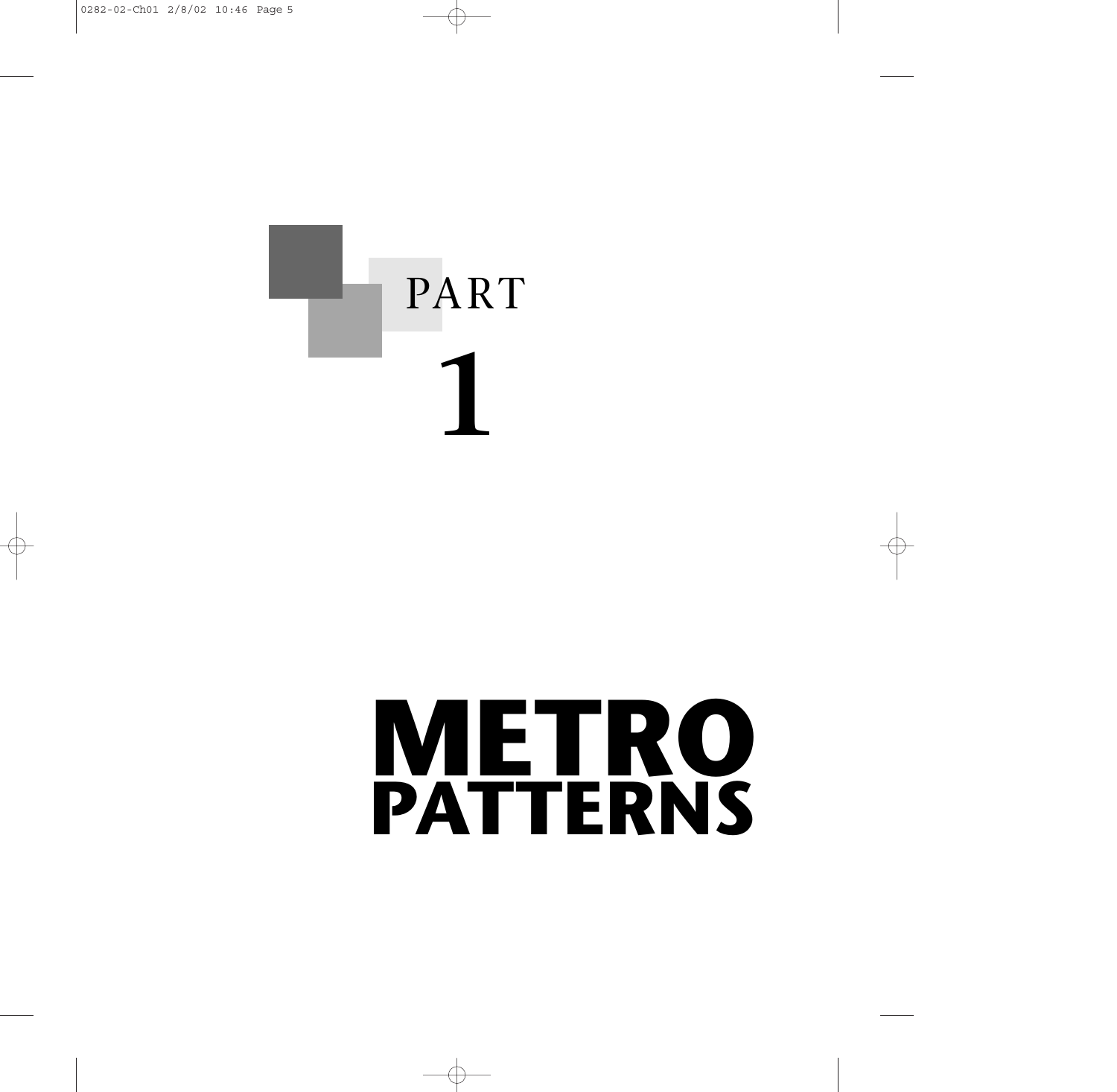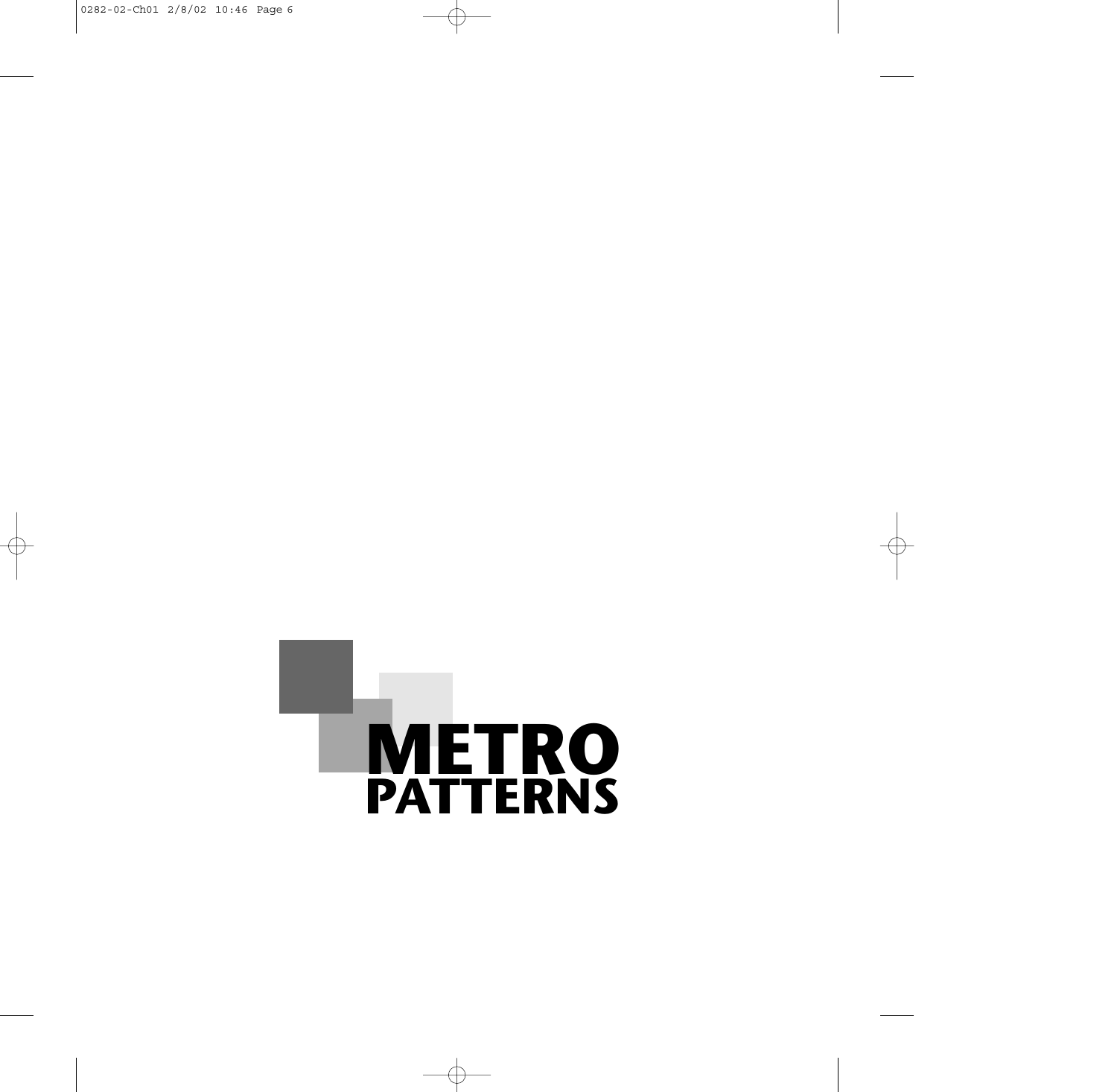

Metropolitan areas are very diverse places. City/suburban disparities have been well documented, but differences among suburban areas have not. In region after region, problems associated exclusively with central cities in disparities have been well documented, but differences among suburban areas have not. In region after region, problems associated exclusively with central cities in politan areas have continued to grow more quickly in geographical area than in population, growth pains in those outer reaches have taken on prominence in the public consciousness. Many suburbs have come to recognize that they now have as much, if not more, in common with large cities than with their suburban counterparts. Coalition building in state legislatures is beginning to change to reflect this flash of recognition.

How sharp are the divisions in metropolitan areas? Can suburban areas be categorized in ways that are of more than academic interest? What portion of metropolitan populations live in suburban places that fit the long-held image of the suburbs—largely white, low-poverty, lowdensity, and growing bedroom communities? Are suburban areas a mosaic of affluence with small pockets of fiscal and social stress, the converse, or something more complicated? How effectively have states responded to fiscal and social disparities across cities and towns?

These issues are explored in chapters 1, 2, and 3. Chapter 1 begins by documenting the extent of social separation (by income and race) as reflected in schools in America's 25 largest metropolitan areas. It goes on to analyze the fiscal resources at the disposal of the more than 5,000 cities, towns, townships, and unincorporated areas in those metropolitan areas.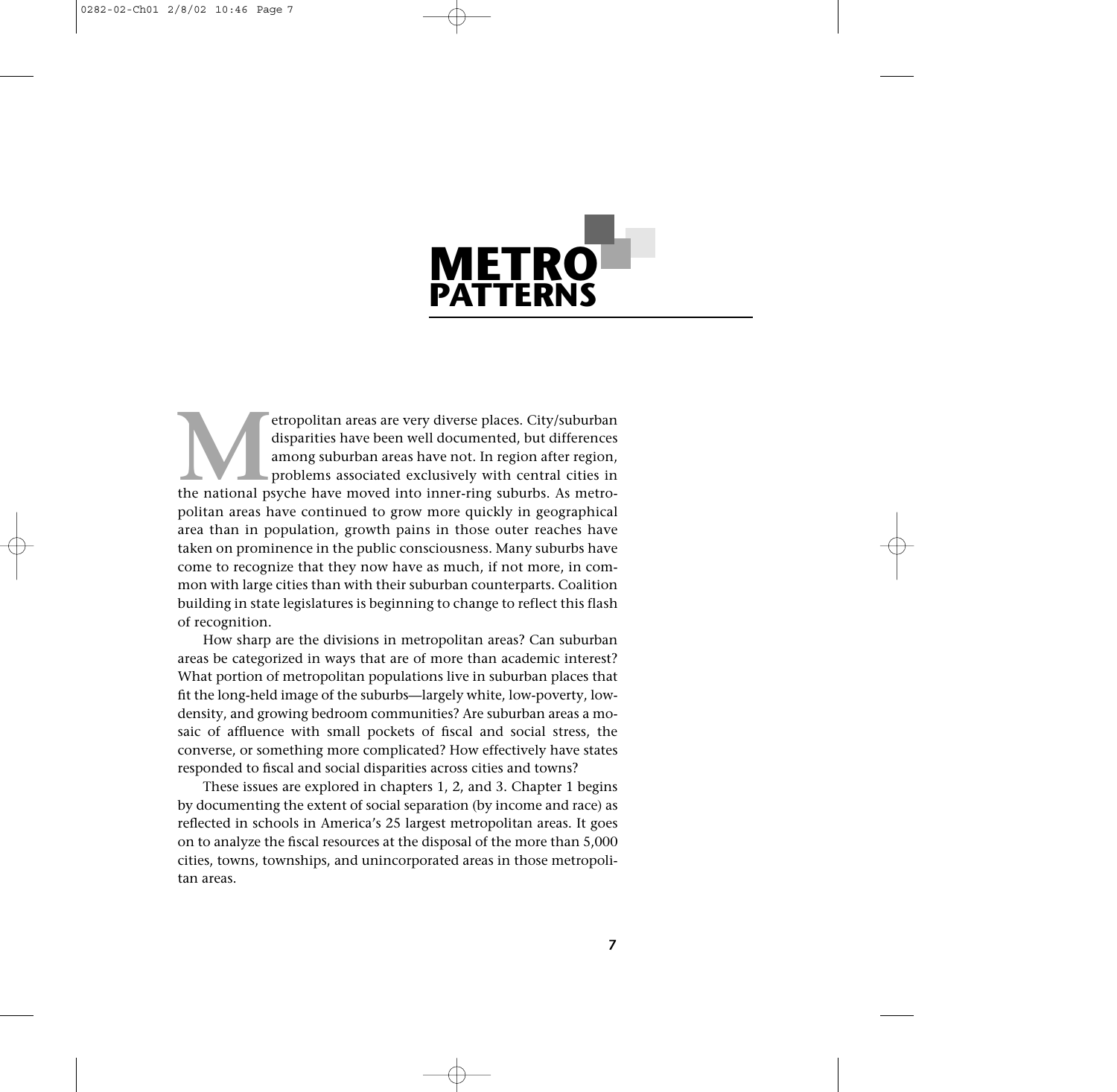Chapter 2 examines the fiscal health of the central cities in those metropolitan areas and compares the cities' and the suburbs' ability to raise revenues and their public service needs and costs. Finally, a typology of municipalities is developed, grouping suburban cities, towns, townships, and unincorporated areas according to their tax capacities, needs, and costs. The characteristics of the groups that emerge are then used to examine suburban diversity.

Chapter 3 compares the regions to each other on the dimensions of (1) social and racial segregation, (2) fiscal equality, and (3) sprawl. It finds that regions doing comparatively well on any one of these dimensions tend to be doing well on the others.

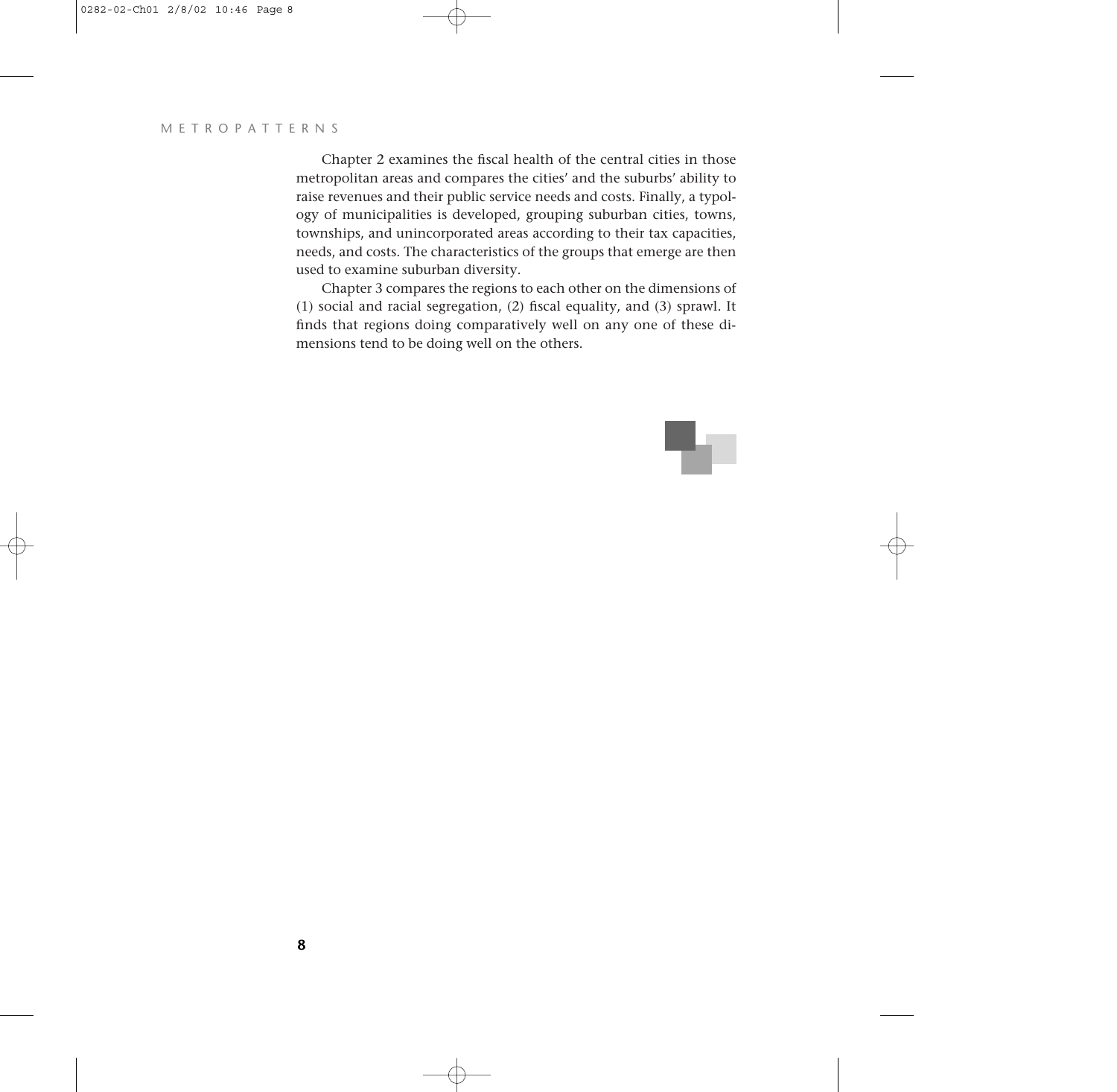# **CHAPTER**<br>**EXALT A LITH**

### **SCHOOLS AND TAX WEALTH: LEADING INDICATORS OF COMMUNITY HEALTH**

*Metropatterns* presents a typology, or classification, of America's suburbs. This classification scheme relies on a technique called cluster analysis, which groups places according to common characteristics of social and physical need and locally available tax resources. The characteristics used in *Metropatterns* are a community's tax capacity, poverty, density, age of infrastructure, certain characteristics of the school population, and growth in population and tax capacity. The two features especially important in the cluster analysis here are schools and local tax resources.

#### **ELEMENTARY SCHOOLS**

Schools are a powerful indicator of a community's current health and of its future well-being. First, when a community's schools reach certain thresholds of poverty, middle-class families of all races choose not to live in that community. Second, a community's school children are likely to become its next generation of adults.

For several reasons, such change in the overall community is likely to lag behind changes in local schools. As communities become poorer, flight is not immediate. Rather, as the number of poor school children grows, demand for local housing gradually declines. Think of it this way: Americans move a great deal. Housing in stable communities is in continuous demand. As schools gradually gain more and more poor students, middle-class families' demand for housing in the community softens. Housing prices reflect this. As poverty continues to increase,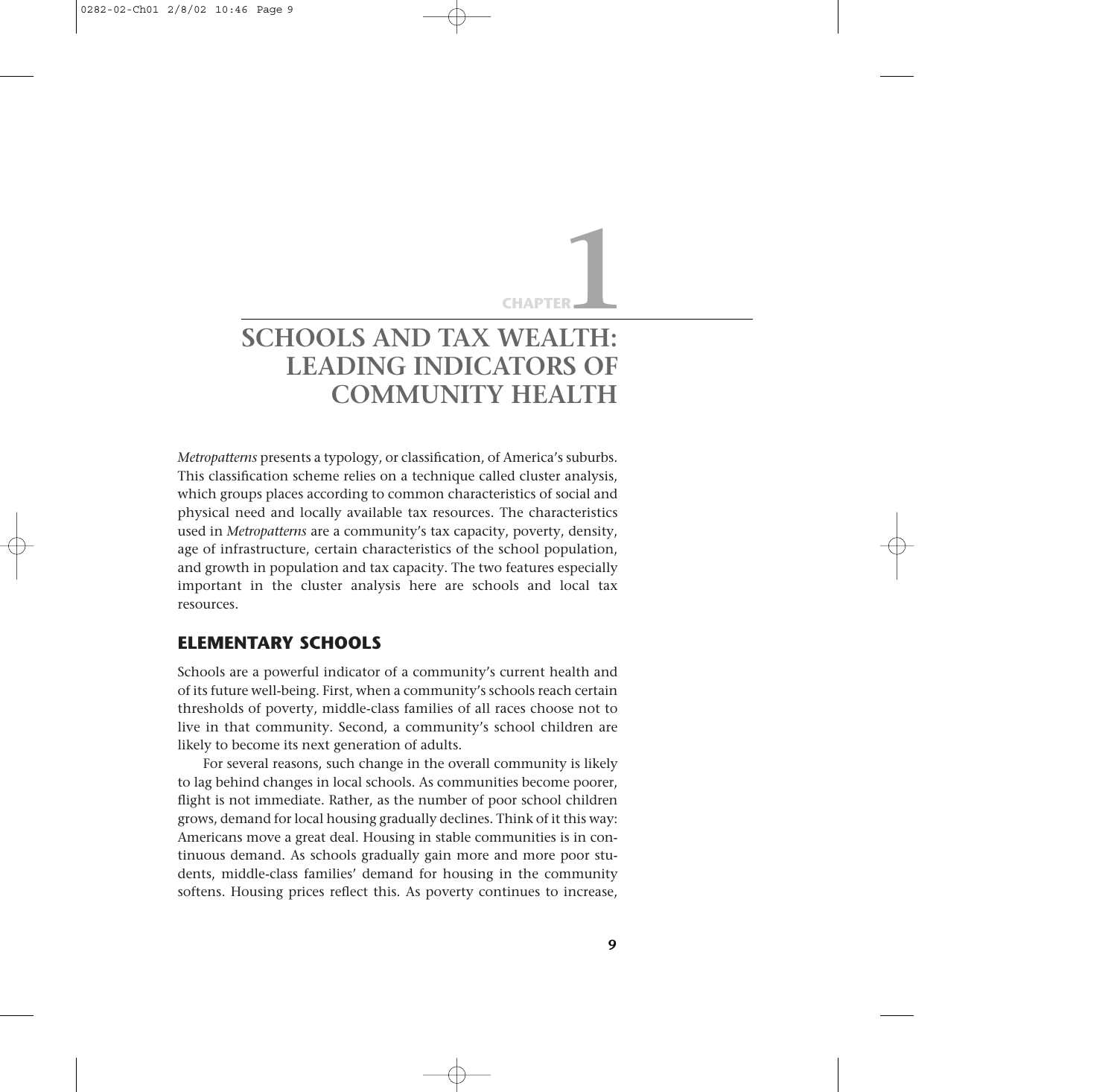demand slackens further. As the school population becomes noticeably poorer, nonpoor families with school-age children are likely to leave first because changes in the schools affect them most. Some nonpoor families may choose to abandon a school system but not the community itself, by putting their children in private schools. In the end, despite frequent local claims about a large percentage of children attending private schools, few households can afford the additional expense.

Poverty rates among school-age children therefore tend to rise more quickly than the overall poverty rate. A community with schools in transition may also continue to draw nonpoor households without school-age children (empty-nesters, for instance), easing the increase in overall poverty rates. Eventually, however, when schools reach certain thresholds of poverty—and its attendant racial segregation—middleclass families of all races with children that have residential choices will leave the community, and they will eventually be followed by other middle-class segments of the housing market.

Poverty and its consequences underlie social separation, but it is difficult to separate poverty from race and ethnicity—particularly for African Americans and Latinos, who are strongly discriminated against in the housing market.<sup>1</sup> (Because Asian Americans face relatively low levels of housing market segregation, they are not included in this discussion.)2 In 1996 about half of all U.S. schools had black and Latino enrollments of 10 percent or less.<sup>3</sup> Of those schools, only 7.7 percent reported more than half of the children living in poverty. Meanwhile, 8 percent of U.S. schools had black and Latino enrollments of 90 to 100 percent. Of this group, 87 percent had poverty rates above 50 percent. "In other words," as housing researchers Gary Orfield and John Yun have noted, "the students in segregated minority schools were eleven times more likely to be in schools of concentrated poverty, and 92 percent of white schools did not face this problem."4

Sadly, analysis of racial data for elementary school students in the 25 largest U.S. regions shows that once the minority share in a community's schools increases to a threshold level (10 to 20 percent), racial transition accelerates until minority percentages reach very high levels (greater than 80 percent). Change occurs fastest at levels of 20 to 50 percent and proceeds inexorably until schools are highly segregated.

1. Massey and Denton (1993); Orfield and Logan (2001).

4. Orfield and Yun (1999) and www.law.harvard.edu/civilrights/publications/ resegregation99.html.

<sup>2.</sup> Orfield and Yun (1999); Massey (1993).

<sup>3.</sup> Orfield and Yun (1999).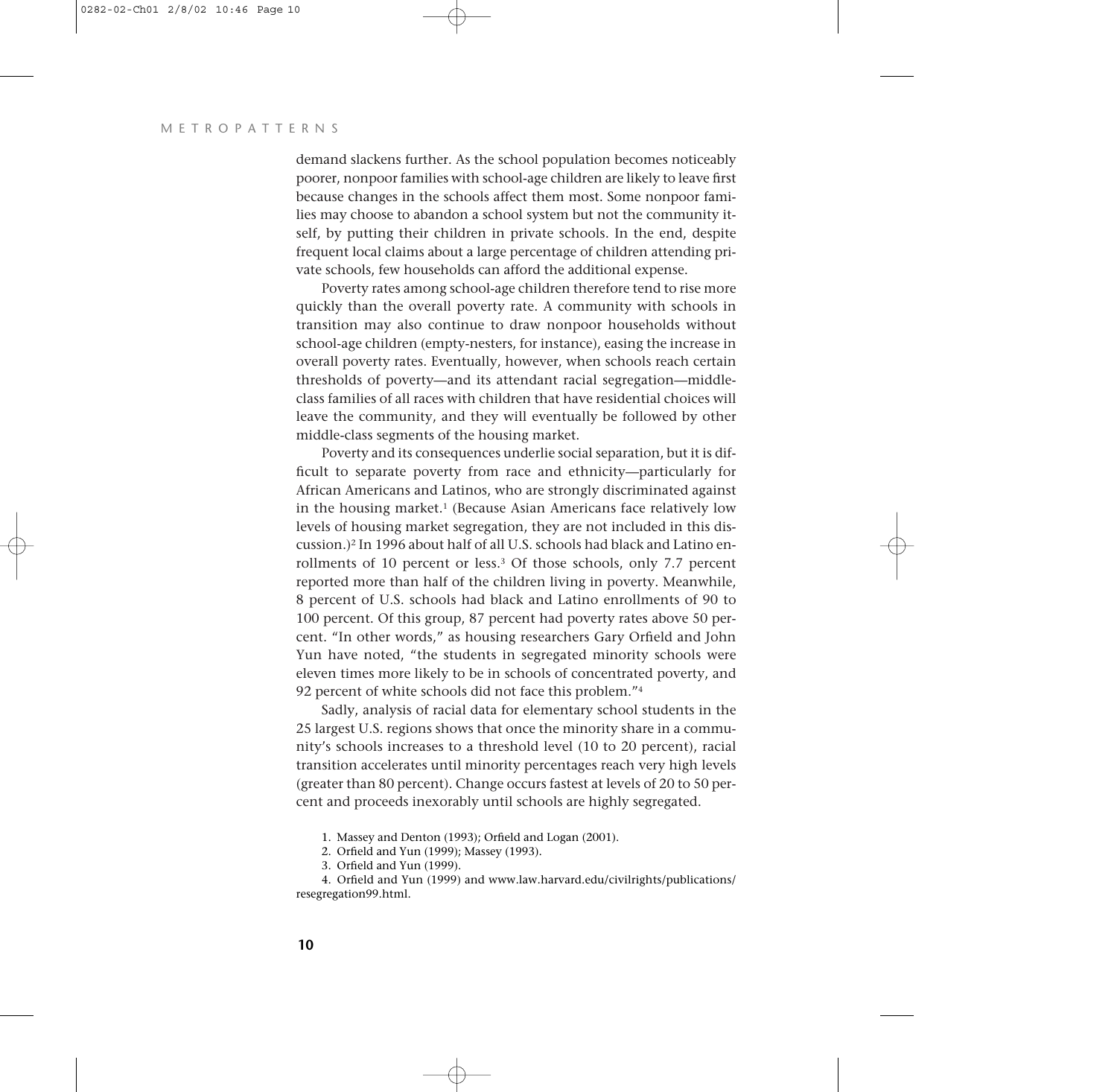As racial and social change spreads through the older suburbs and satellite cities, an especially distressing pattern emerges. The gradually expanding black and Latino middle class, in pursuit of the American dream, begins moving away from poverty and into the suburbs. In their search for new homes, they are frequently steered to areas where their presence will be the least controversial.<sup>5</sup> When black and Latino residents reach a critical mass in a neighborhood and its schools, white homebuyers, *perceiving* the community to be in decline, choose not to buy there, and, before long, whites already living in the neighborhood move away. Businesses and jobs soon follow. The consequent decline in demand causes housing prices in the neighborhood to fall, and poorer individuals (whites, blacks, and others) move into the homes vacated by the middle-class whites. The earlier perceptions become reality. In a short time—often less than a decade—the black middle-class migrants find themselves in the same kind of neighborhood they sought to escape just a few years earlier.

Spurred by the growth of the country's nonwhite population, the already rapid suburban racial and social change is likely to accelerate. According to census statistics, nonwhite enrollment in the United States stood at only 11 to 12 percent between 1940 and 1960, but jumped to 36 percent by 1996 and is expected to reach 58 percent by 2050. The two most populous states, California and Texas, already have a majority of nonwhite students in their schools.

The close relationship between racially segregated communities and areas of concentrated poverty has been used to support flawed conclusions about blacks and Latinos. Some people, associating an influx of minorities into a community with social and economic decline, conclude that minority residents somehow contribute less than whites to a community's health and stability.

Nowhere was this tragic misconception better illustrated than in a segment from the television news magazine *NBC Dateline* about the white-collar Chicago suburb of Matteson, Illinois, 20 miles south of the Loop.6 In the early to mid-1990s, black middle-class families began to move to Matteson, a community of large, attractive suburban homes, open space, and good schools. These blacks were, by most important demographic measures, at least the socioeconomic equals of Matteson's white residents. Some were, in fact, better off than Matteson's whites.

6. Tom Brokaw Special Report, "Why Can't We Live Together?" Dateline NBC, June 27, 1997.

*When black and Latino residents reach a critical mass, white homebuyers perceive the community as in decline, and soon white residents also move away.* 

<sup>5.</sup> See Yinger (1995).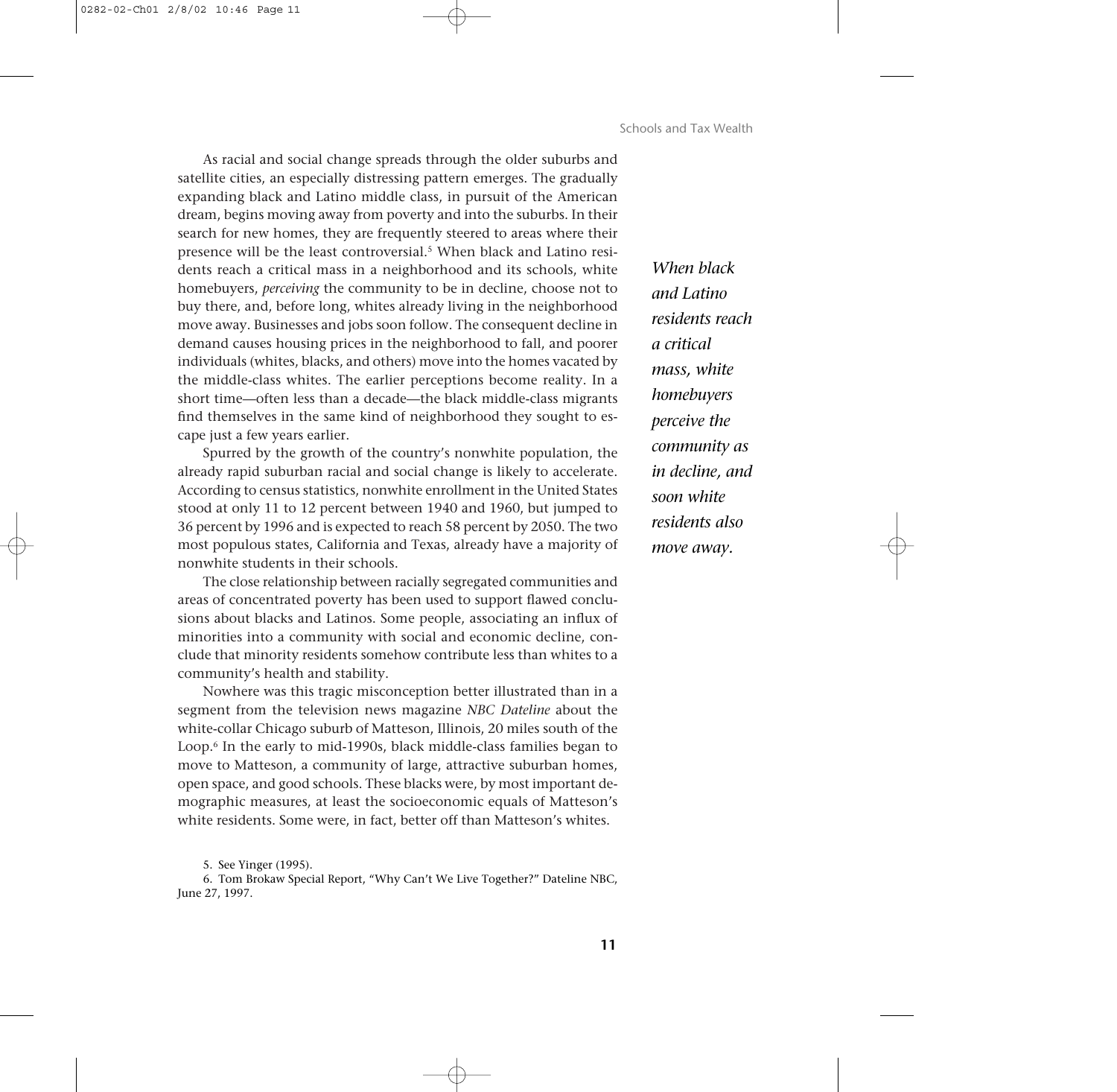*There is an unhelpful myth that the black or Latino middle class has achieved a separate, stable prosperity, apart from the white mainstream.*

But as soon as black households became a significant percentage of the population, there was a sudden sell-off of homes by white residents. Asked why they were moving, the white sellers replied, "Because the schools are getting worse and crime is increasing." On the evidence, neither claim was true. School test scores and the crime rate remained unchanged. However, once the white residents left, demand for middleclass housing in Matteson cooled, because the black middle class was not large enough to sustain market demand. Not only did the schools become more segregated, they also became much poorer. This is why "white flight" invariably means poverty.

There is an unhelpful myth that the black or Latino middle class has achieved a separate, stable prosperity, apart from the white mainstream. A companion report that discusses this myth in reference to parts of Prince George's County in suburban Washington, D.C., finds that the county is actually a telling example of the process of racial and social change in America's at-risk suburbs.<sup>7</sup> In 1996, 47 of the county's elementary schools had a non-Asian minority student population of 90 percent or more. Students qualifying for the free-lunch program fell below 20 percent in only three of these schools. As a rule, middle-class families with residential choices do not select communities in which more than 20 percent of the school population is poor. A student is eligible for free lunch if family income is 130 percent of the poverty line or below. They are eligible for reduced-cost lunch with incomes up to 185 percent of poverty. Because the federal poverty line is so low (roughly \$12,000 for a single mother and child in 2000), free or reducedcost lunch is a slightly more realistic measure of family stress. It is also a statistic that is updated yearly.

In 31 of those 47 high-minority elementary schools, less than 50 percent of the children were eligible for free lunches. Since a majority of students in those schools were not poor, theoretically the schools could be called middle-class minority schools (although, again, most middle-class families with residential choices would not choose schools with these levels of poverty). However, nearly all of the schools were in the midst of rapid downward social transition: in 11 of the 31 schools (36 percent), the number of students eligible for free lunch increased by more than twenty percentage points in just seven years (1989–96); and in 24 of the 31 schools (78 percent), the number increased by more than ten percentage points over the same period. Those are big changes. None of those schools were socioeconomically stable.

7. See Orfield (1997).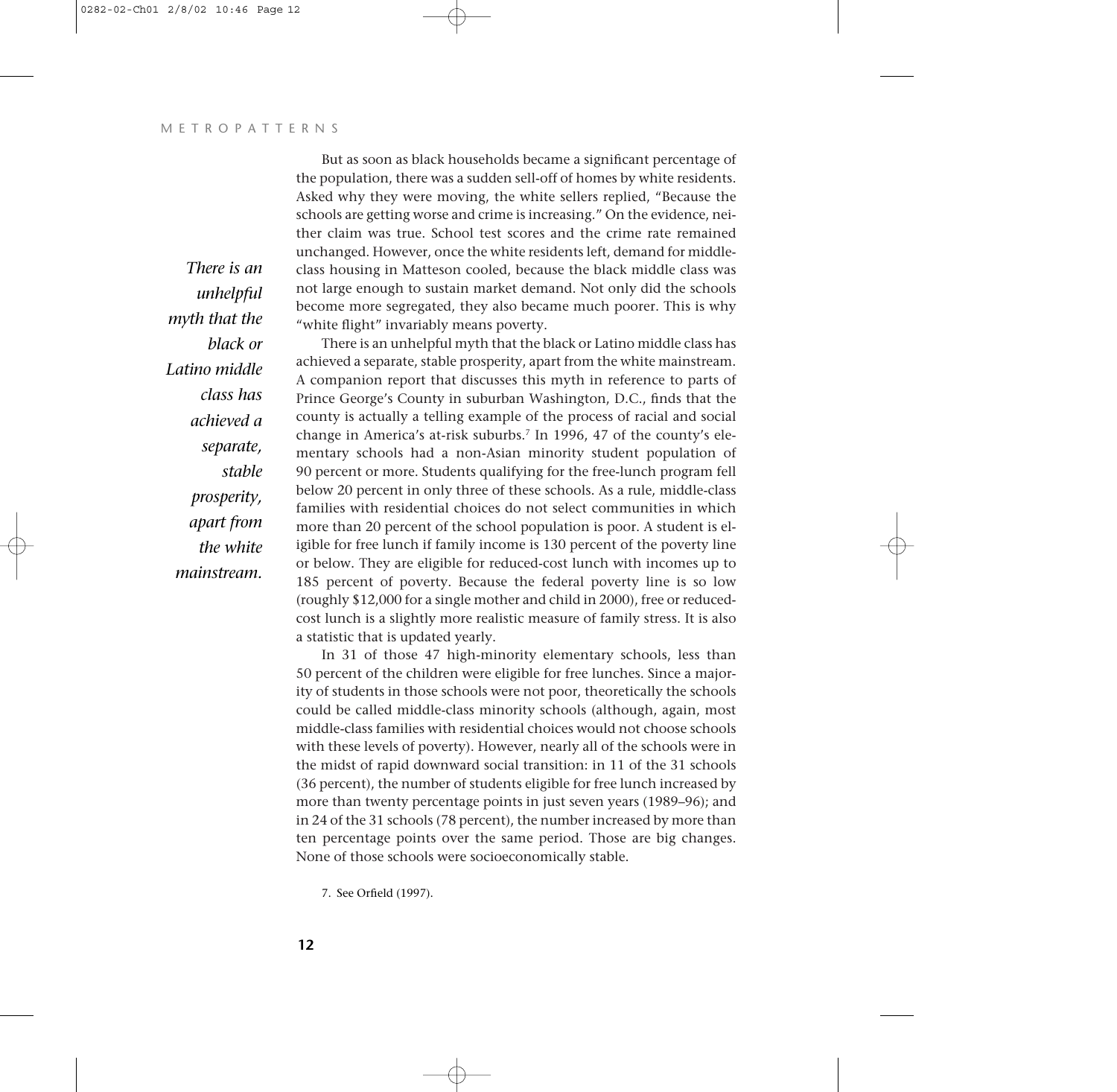In 57 of Prince George's County's elementary schools, minority students constituted between 50 and 90 percent of enrollment in 1996. Thirty-two of those schools (56 percent) experienced an increase in minority enrollment of more than 15 percentage points between 1989 and 1996. Only 7 of the 57 schools showed changes of less than 10 percentage points. In 41 of the 57 schools (72 percent), students qualifying for the free-lunch program increased by more than 15 percentage points. The schools in the older suburbs of Atlanta showed a similar pattern of change: discrimination, racial succession, and neighborhood deterioration.8 This process has torn apart untold numbers of urban neighborhoods over the past century and is now entrenched in U.S. suburbs.

Maps 1-1 through 1-24 show the shifting geography of poverty and race among elementary school children in six representative metropolitan areas: Atlanta, Chicago, Denver, Minneapolis–St. Paul, New York, and San Francisco. The six were chosen because they are geographically diverse and because their school-poverty and tax-capacity patterns from 1992 to 1997 were representative of patterns in other metropolitan areas across the nation. Both the percentage of students eligible for free-lunch programs and the percentage change in free-lunch eligibility are shown for every elementary school in the five regions except Chicago, for which these data were not available. Racial data were available for all six.

In all of the metropolitan areas shown here, and in fact in all of the 25 largest regions in the United States, high-poverty, largely minority schools show marked concentrations in the central cities and older satellite cities and towns. Moving outward, poverty increases hand in hand with increasing diversity. In several regions, suburban racial diversity appears to precede socioeconomic change. White people choosing not to live in areas where middle-class blacks and Latinos have moved is a very important part of the downward social change in communities. To reiterate, this is not because middle-class blacks and Latinos inherently destabilize a community. Rather, it is because the ranks of middle-class blacks and Latinos in most metropolitan areas are

8. In the 1980s, Gary Orfield's attempt to study middle-class black schools in the Atlanta suburbs met with two problems. First, although the region had one of the nation's largest black middle-class populations, there were only a handful of middleclass, predominantly black schools. Second, because the residential areas in which those schools were located were in constant flux, the schools did not remain middleclass long enough for him to study them. See Orfield and Ashkinase (1991, pp. 103–48).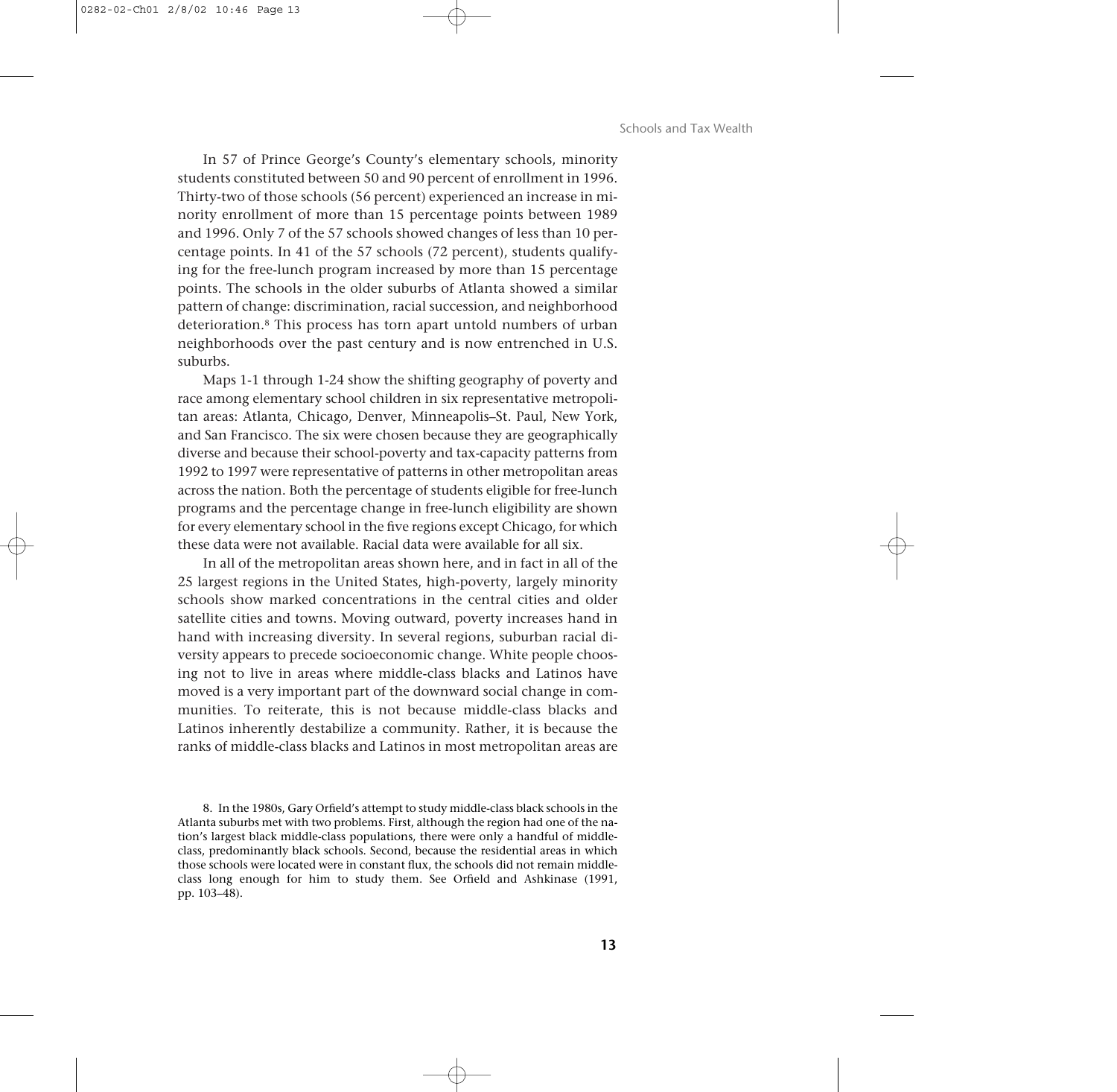currently too small to maintain a robust middle-class housing market if middle-class whites are not also interested in that market.

The Atlanta maps show significant school poverty in the interior of Dekalb, Clayton, and Fulton Counties. The non-Asian minority maps show a very similar pattern with respect to race. However, the spread of racial diversity is somewhat larger in geographic scope than the spread of poverty, reaching deeper into Cobb and Gwinnett Counties. As the maps measuring changes in poverty and race show, the most rapid changes are occurring in the places beyond the inner suburban subdivisions, namely, the outer edges of Dekalb, Clayton, Cobb, and southern Forsyth Counties.

In Chicago, many south- and west-side suburban districts actually had a higher percentage of blacks and Latinos than did the city itself. To the north, trendy Evanston has schools that are very racially diverse and struggling with social and economic changes. Like Atlanta, all of suburban Cook County is experiencing rapid racial change at the elementary school level, reaching even to traditional suburban power centers of Schaumburg and Palatine, the electoral base of conservative U.S. senator Peter Fitzgerald. In inner suburban Cicero, where a visit by Martin Luther King once precipitated a violent protest against housing integration, nonwhite students are in the majority. Park Forest was the locus of William H. Whyte's *Organization Man*, a classic study of the white-collar worker of the 1950s and his suburban life. Today, the schools are increasingly poor and diverse and, per household, the city has a fraction of the local resources of Chicago. Local malls had been empty so long in the 1990s that the city government moved into one of them. The rapidly changing suburb of Matteson, subject of the NBC documentary, is geographically so far into the suburbs that it is literally off this map.

In the Denver region, the economic and racial composition of inner suburban elementary schools is indistinguishable from those at the outer edges of the city. High-poverty schools are particularly centered in western Adams County, inner Jefferson County, and Arapahoe, Westminister, and Englewood County school districts. Even the northern part of the white-collar Littleton school district (site of the infamous school shootings) has several poor elementary schools. The race maps follow a similar pattern, with racial change moving slightly deeper into the suburban ring. The maps show the movement of poverty deeper into Jefferson County to the west and to the north through the Westminister and North Glenn school districts. Racial change is again moving hand in hand with socioeconomic change.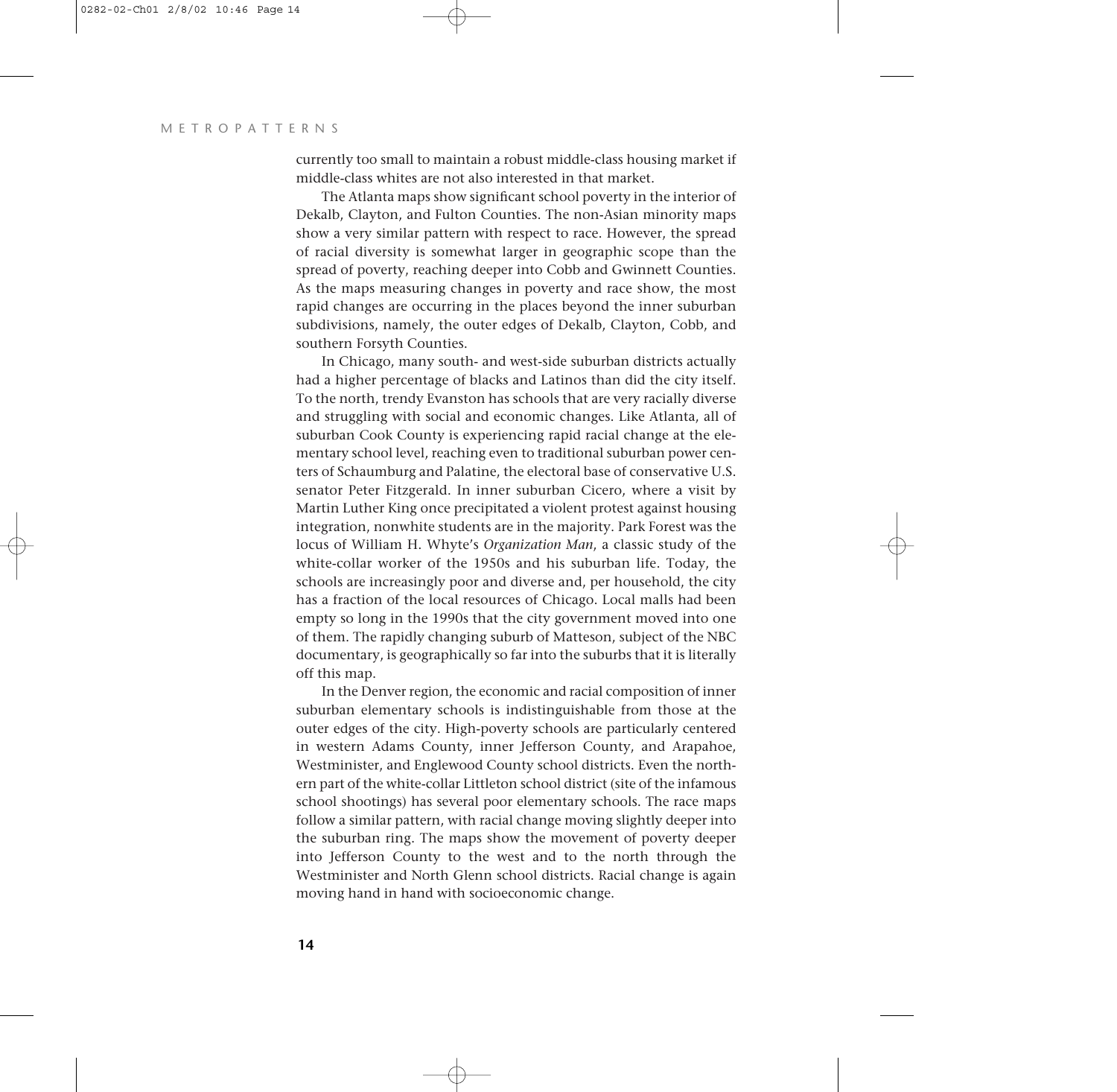In Minneapolis–St. Paul, poverty-related change is occurring in most of the older suburbs, while racial change is concentrated in the southern suburbs of Minneapolis and the northern inner suburbs adjacent to Minneapolis's historic north side black neighborhoods. The most dramatic suburban racial changes have occurred in the heart of the Brooklyn Center and Osseo school districts. These districts serve the city of Brooklyn Park, whose mayor through much of the 1990s was the Honorable Jesse Ventura. Ventura, a former wrestler, was elected during a tidal wave of public discontent because of the rapidly worsening social conditions in Brooklyn Park, exemplified in protests over crime, the state of local schools, a troubled mall, and general decline. During this period, a citizens' group calling itself "the Legion of Doom" made a highly public push to limit affordable housing in Brooklyn Park. Ventura eventually became a supporter of regional tax sharing and metropolitan fair housing as tools to stabilize his community.

The vast mosaic of the New York region shows poverty and racial change moving in many directions. There are deep pockets of poverty in inner Long Island; in many of the New Jersey communities on the eastern shore of the Hudson River, in areas surrounding older industrial towns in the region; and to the north in Yonkers, Mount Vernon, and beyond. New Rochelle, the home of the 1960s fictional sitcom couple Rob and Laura Petrie (of "The Dick Van Dyke Show"), is facing dramatic challenges in terms of school poverty and diversity. The maps of racial and social change show powerful transformations deep into Long Island, through inner Westchester, and far into the suburban counties of New Jersey.

In San Francisco, the largest core of segregated poverty is concentrated in the city of Oakland on the east side of San Francisco Bay. A second, less extensive core is in the city of San Francisco. A third is centered in the south bay city of San Jose. Poverty and racial change are spreading quickly out of Oakland and through the school districts of San Leandro, San Lorenzo, and Hayward to the south and Berkeley and Western Contra Costa to the north. Similar changes are also pushing south out of San Francisco into the Jefferson and South San Francisco districts, and outward in all directions from the city of San Jose.

#### **TAXES**

Trends in a community's school population indicate critical local needs, and local tax capacity—or tax resources—is a good measure of the ability to raise revenues to meet those needs. Communities with copious tax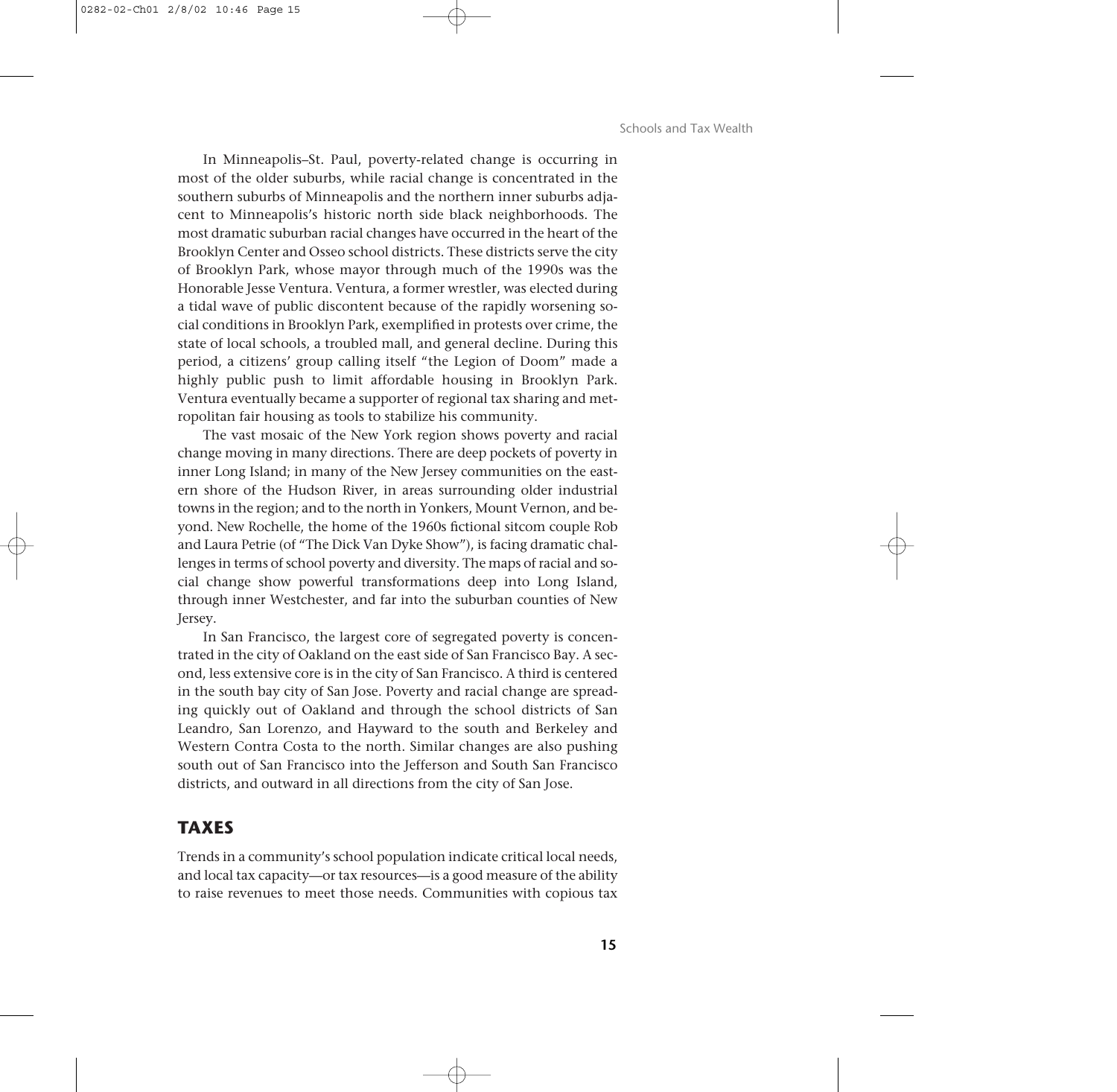*Many growing communities are gaining people faster than they are expanding their tax base and trying to provide services with less-thanaverage resources.*

resources have low tax rates and great services. Resource-poor communities have just the opposite. Why is this? Think of it this way: if community tax wealth per household is \$100, a 10 percent tax rate raises \$10 per household for services; if tax wealth is \$1,000 per household, the same rate raises \$100. No matter how smart administrators are, and no matter how much reorganization they do (and all governments should constantly seek economy and efficiency)—even if they hire Bill Gates to run their city—they cannot avoid this basic math.

Most of the suburban places experiencing rapid school change and decline also have relatively few local tax resources. Moreover, these local resources are either declining, stagnant, or growing at a much slower rate than the resources for the region as a whole. What does it mean when schools are socially poor and local resources are meager and declining? It means that the community is implying to prospective homebuyers and new businesses, "Please come here. We have high and growing school poverty. We can tax you at a comparatively high rate and spend comparatively little on you." This claim is not likely to persuade a person or a business to locate there.

As maps 1-25 through 1-38 show, communities at the metropolitan edge are not immune from fiscal stress either. Many growing communities are gaining people faster than they are expanding their tax base and trying to provide streets, sewers, and schools with less-thanaverage resources. This fiscal stress at the edge is even greater when regions are "growing against themselves," that is, adding urbanized land area at many times the rate of population growth. While these edge communities do not have social needs of the poor and old infrastructure to pay for, they have significant fiscal and physical pressures related to growth.

The tax maps also help illustrate the problems related to the fragmentation of local government and intrametropolitan competition for local tax resources. Remember, each of the little boxes on the map is a separate government. Only the citizens living in that box, and no one else, elect each government. These governments are elected to respond to a central imperative of politics in any democracy: to provide the best services and the lowest taxes to their constituents. These governments are not elected to take care of other cities or other people. How do American local governments respond? They try to be efficient, to be sure, but their main tool for keeping taxes low and the quality of services high is land management through zoning codes, development agreements, and development practices. The developable land within such a locality is its resource for both present and future needs. In short,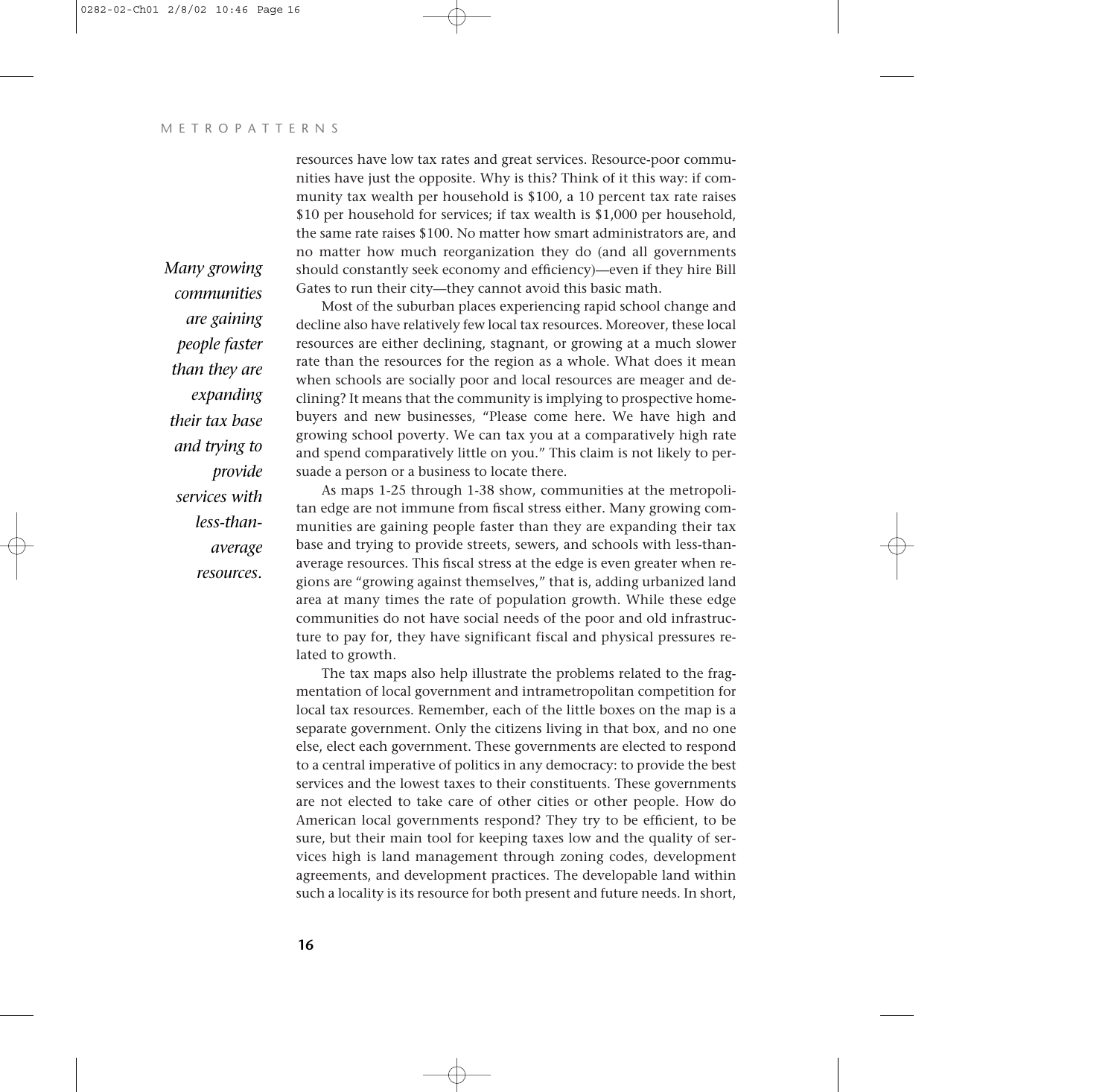if local governments are fiscally conscious—if they are alert—they will necessarily seek to zone for the most expensive homes that the market will bear and the most valuable commercial/industrial property that they can capture. This system sets them into competition against each other. The local governments have no choice about it. As noted in the next section, there are few winners in this game, and the region as a whole is definitely a loser.

#### **MEASURING FISCAL CAPACITY**

A municipality's general fiscal condition is determined by two factors: its ability to raise resources (*revenue capacity*) and the costs of providing local services (*expenditure needs*). The interplay of those factors determines whether the municipality can provide the services its households and businesses want at a tax rate that is competitive within the regional economy. Here is described the procedure that will be used throughout the book for measuring the fiscal capacity of localities and exploring variations in capacities within the 25 largest U.S. metropolitan areas.

Revenue capacity is determined by several characteristics of the locality and its economic and institutional operating environment. First, the robustness of the local tax base determines how high the local tax rate must be to raise adequate revenues. Second, state law determines the mix of local taxes and other revenue instruments available to localities. Third, in many states, local tax rates are regulated (or limited) by state law. And fourth, most state governments share their tax revenues with localities.

The measure of local revenue capacity used in this book accounts for the first three factors by projecting the amount of revenue a locality would have if average local tax rates within the locality's metropolitan area were applied to its actual local tax base. Three local taxes are considered: property, sales, and income taxes. Together those taxes made up 84 percent of all local tax revenues in the United States in 1996.<sup>9</sup>

9. U.S. Bureau of the Census (2000). The tax-capacity measure does not include fees and charges. Although these are important local revenue sources in many states (representing about one-third of local government general revenues nationwide in 1996), how to measure a place's capacity to raise revenues in these ways is problematic. Income is one possible measure, and the inclusion of poverty rate in the clustering procedure partly controls for this issue. Local tax capacity is a useful measure for comparing the tax capacity of localities within a given metropolitan area, but it allows for only limited comparisons across metropolitan areas. One can compare the tax capacities of the city of Los Angeles and its suburbs, say, regardless of whether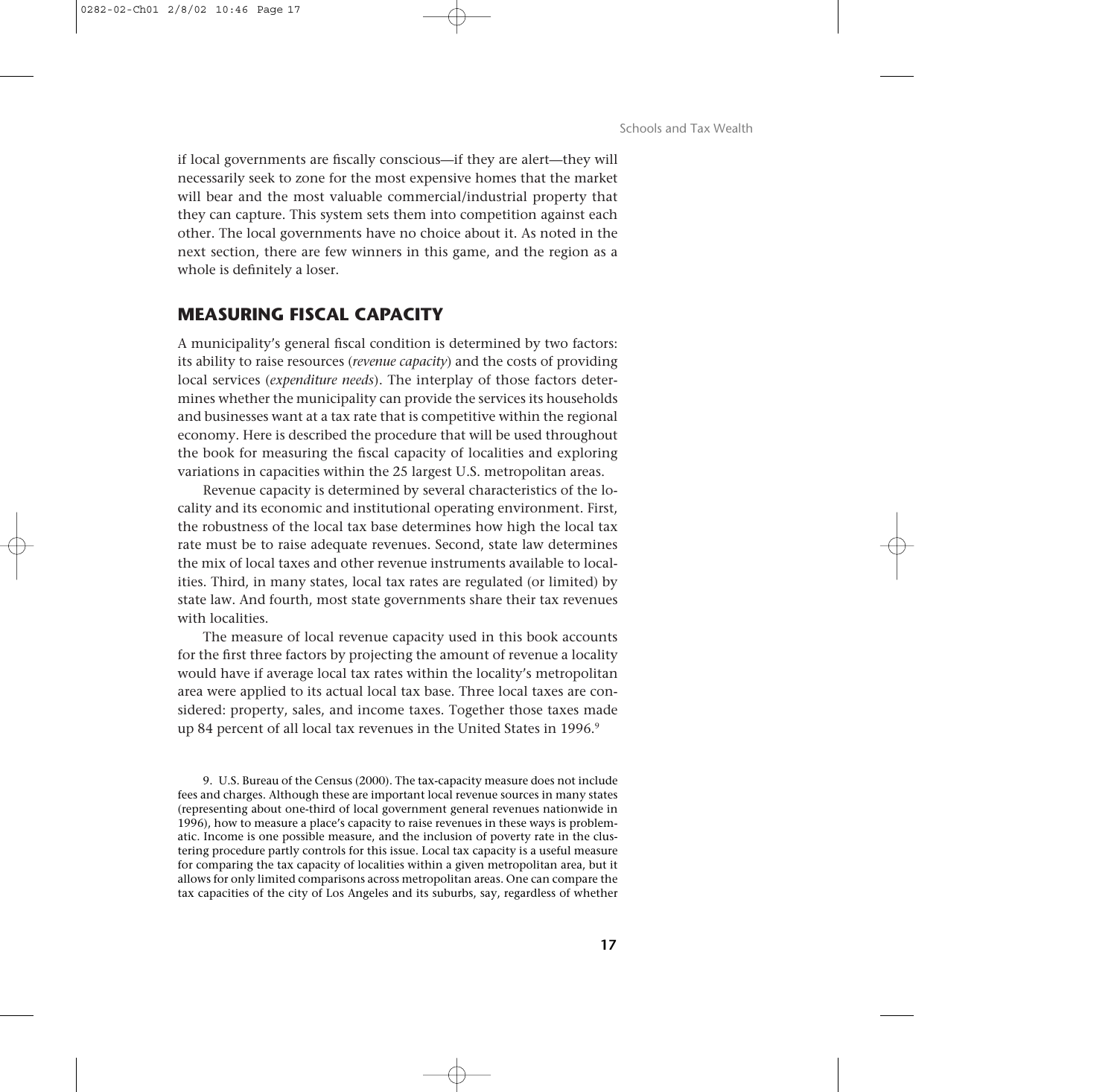The final element of local revenue capacity, state aid to local governments, is an important policy instrument in many states. Direct measures of that component of local revenues are available for most states. Of particular interest is the degree to which aid systems target localities with limited local resources and the extent to which they equalize the localities' overall capacity to provide public services.<sup>10</sup>

Table 1-1 shows the number of jurisdictions and the taxes available to them (and therefore included in the capacity calculation) in each of the metropolitan areas. All local governments in the 25 metropolitan areas had access to the property tax in 1998. In 5 of the 25 areas, the property tax was the only local tax. Localities in 11 areas used both local sales and property taxes; those in 4 other areas could use both local income and property taxes. In 2 multistate metropolitan areas, only jurisdictions in one state in the area could use the sales tax, and in 3 multistate areas only those in one of the included states could use the income tax. In addition, a few jurisdictions (mainly large cities) in several metropolitan areas had special access to one or more taxes not available to all municipalities in their state. The most notable examples were Washington, D.C., Kansas City, and St. Louis, Missouri, the only cities in their regions with access to a local income tax; Detroit and New York City, which (together with a very few other municipalities in their regions) can assess income taxes; Minneapolis–St. Paul and New York City, which (together with a very few other municipalities) can assess a local sales tax; and Philadelphia, the only jurisdiction in Pennsylvania empowered to tax the earnings of nonresidents who work in the city.

all localities in the comparison group employ the full range of taxes available to them under state law (property and sales taxes in California). However, the measure cannot be used to compare the tax capacities of the Los Angeles metropolitan area and the Atlanta metropolitan area for two reasons. First, the only local tax available to localities in Atlanta is the property tax, and adequate tax-base data are available only for that tax. Second, because Georgia and California differ in the division of responsibilities for expenditures among state, regional, county, and local governments, average tax rates will differ in the two metropolitan areas. See appendix A for a full discussion of the procedures used in computing tax capacities.

<sup>10.</sup> Tax capacities were calculated for nearly all of the 4,977 general-purpose municipalities in the 25 largest metropolitan areas in the United States. Of those, 371 municipalities were eliminated either because they were too small to generate reliable data (places with fewer than 50 households in 1998) or because adequate fiscal data were not available. Estimates of tax capacity were generated for the remaining 4,606 municipalities and for the unincorporated portions of 135 of the 151 counties in the sample that were not fully incorporated.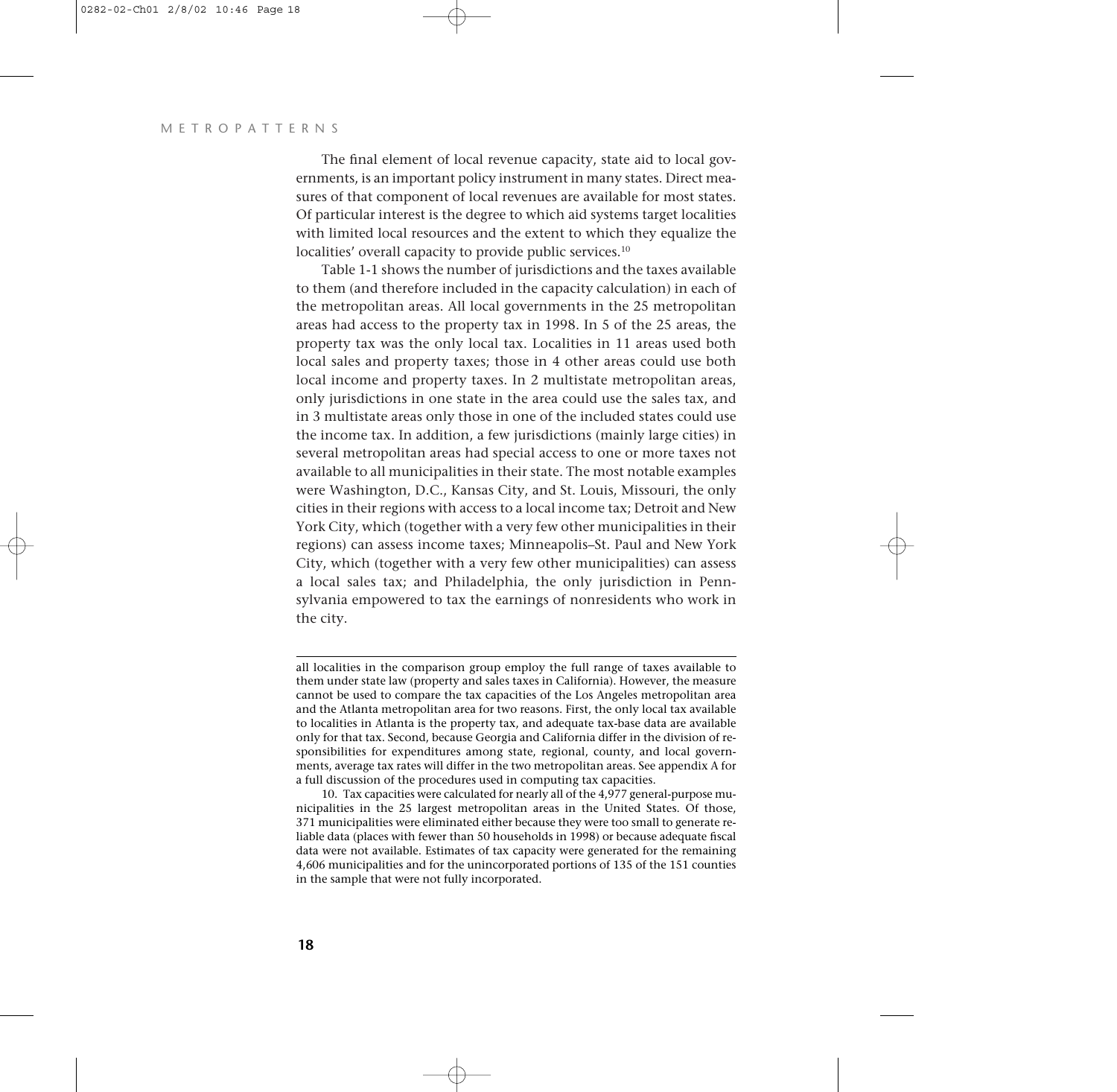|                      | Number of      | Taxes available to local governments |                                               |                                                   |
|----------------------|----------------|--------------------------------------|-----------------------------------------------|---------------------------------------------------|
| Metropolitan area    | municipalities | Property                             | Sales                                         | <b>Income</b>                                     |
| Atlanta              | 101            | X                                    |                                               |                                                   |
| <b>Boston</b>        | 394            | X                                    |                                               |                                                   |
| Chicago              | 340            | X                                    | X (Illinois only)                             |                                                   |
| Cincinnati           | 104            | X.                                   |                                               | X (Ohio and Kentucky only)                        |
| Cleveland            | 145            | X                                    |                                               | X                                                 |
| <b>Dallas</b>        | 154            | X                                    | X                                             |                                                   |
| Denver               | 54             | $\mathsf{X}$                         | X                                             |                                                   |
| Detroit              | 276            | X                                    |                                               | X (5 cities only)                                 |
| Houston              | 88             | X                                    | X                                             |                                                   |
| Kansas City          | 116            | X                                    | X                                             | X (Kansas City, Mo. only)                         |
| Los Angeles          | 171            | X                                    | X                                             |                                                   |
| Miami                | 40             | X                                    |                                               |                                                   |
| Milwaukee            | 107            | X                                    |                                               |                                                   |
| Minneapolis-St. Paul | 324            | X                                    | X (Minneapolis and<br>St. Paul only)          |                                                   |
| New York             | 725            | X                                    | X (5 NY cities)                               | X (2 New York cities and<br>2 Pennsylvania towns) |
| Philadelphia         | 415            | X                                    |                                               | X (Pennsylvania and<br>Wilmington, Del. only)     |
| Phoenix              | 22             | X                                    | X                                             |                                                   |
| Pittsburgh           | 397            | X                                    |                                               | X                                                 |
| Portland             | 78             | $\mathsf{X}$                         | X (Washington only)                           |                                                   |
| San Diego            | 18             | X.                                   | X                                             |                                                   |
| San Francisco        | 102            | X                                    | Χ                                             |                                                   |
| Seattle              | 79             | X                                    | Χ                                             |                                                   |
| St. Louis            | 213            | $\mathsf{X}$                         | X                                             | X (St. Louis only)                                |
| Tampa                | 32             | X                                    |                                               |                                                   |
| Washington, D.C.     | 111            | X                                    | X (7 Virginia cities and<br>Washington, D.C.) | X (Washington, D.C. only)                         |
| Total                | 4,606          | 25                                   | 15                                            | 9                                                 |

#### **TABLE 1-1. Local Taxes Available in the 25 Largest Metropolitan Areas, 1998**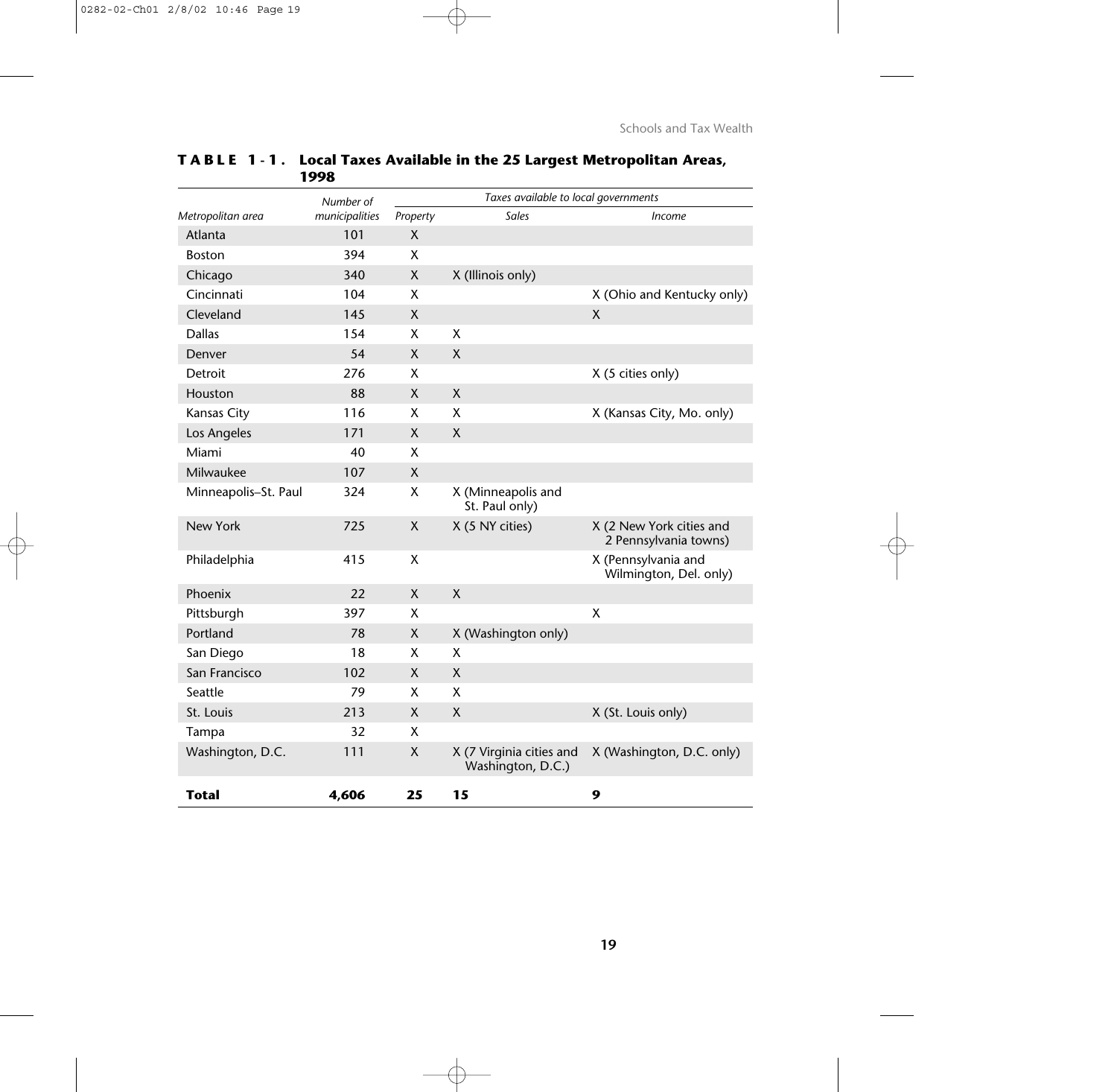Maps 1-25 through 1-38 also show the geography of tax capacities and tax capacity changes in six representative metropolitan areas. The tax-capacity patterns in Denver and Atlanta are typical of one group of metropolitan areas that have relatively strong central cities. The inner portions of both areas contain groups of relatively low-capacity suburbs, many of them islands of pink in a sea of blue: moderately low-capacity incorporated towns surrounded by unincorporated areas with higherthan-average capacity. Most of the lowest-capacity localities are farther from the core of the region—scattered in the case of Atlanta and concentrated largely in the north in Denver. Both areas show another common phenomenon: a few relatively high-capacity outer suburbs surrounded by relatively low-capacity unincorporated areas. In Atlanta, they lie largely to the east (in Rockdale and Newton Counties) and northwest (Cherokee and Bartow Counties), while in Denver they lie to the northwest (Boulder County) and south (Douglas County) of the central city. Other metropolitan areas with similar patterns are Kansas City, Phoenix, Portland, San Diego, Seattle, Tampa, and Washington, D.C.

San Francisco and Chicago display a different pattern. In both areas, two of the three central cities show lower-than-average capacity, and the suburbs exhibit very clear geographic patterns. In San Francisco, most of the highest-capacity suburbs are south of San Francisco, with lower capacities clustered to the east. In Chicago, most of the lower-capacity suburbs are in the south and east, with higher capacities in the west and north. Some of the other areas with geographic clusters are Cincinnati, Cleveland, Dallas, Houston, Los Angeles, Miami, and St. Louis.

New York and Minneapolis–St. Paul are fairly typical of the fully incorporated metropolitan areas of the Northeast and North-Central regions (including Boston, Detroit, Milwaukee, Philadelphia, and Pittsburgh). In that group, low-capacity suburbs tend to fit into two categories: high-density inner-ring suburbs and lower-density outer-ring "exurbs." The tax capacity of the central cities varies. Two-thirds of the large cities have below-average capacity (Boston, Milwaukee, New York, Newark, Philadelphia, and St. Paul), while a third have above-average capacity (Detroit, Minneapolis, and Pittsburgh). Most of these metropolitan areas also show significant clustering of affluent communities. In New York, clustering occurs in the second-ring suburbs to the west, northeast, and east in parts of Long Island. Minneapolis–St. Paul and other areas have even more distinct corridors of affluence, often parallel to ring roads—to the south and southwest of the central cities in Minneapolis–St. Paul; to the west in Boston; to the north and northwest in Detroit; and to the west and northwest in Pittsburgh.